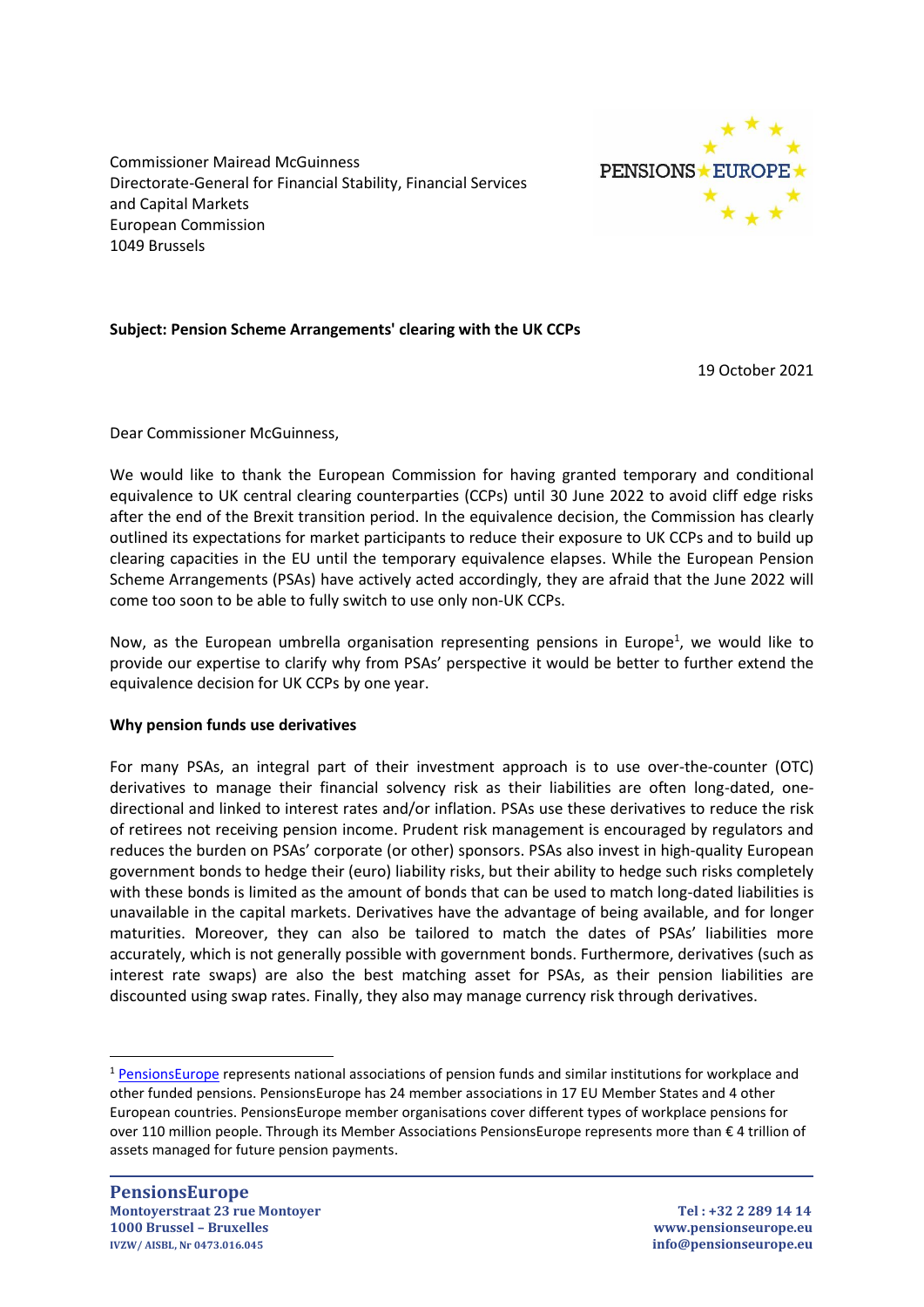It is important to note that Article 19.1(e) of the IORP II Directive (2016/2341/EC) stipulates that "investment in derivative instruments shall be possible insofar as such instruments contribute to a reduction in investment risks or facilitate efficient portfolio management".

# **Concerns if PSAs could not continue clearing with the UK CCPs after June 2022**

The main concerns to PSAs to fully switch to clear only with the EU CCPs include the costs related to switching exposures and transition risks. Switching exposures can be costly, as the exposures in UK CCPs have different market values than in the EU CCPs. PSAs need to bear this transition risk when transferring exposure from UK CCPs to EU CCPs, and there are also fixed operational costs in doing transitions.

Many PSAs are also worried that there is still no liquid market for interest rate swaps (IRS) in small currencies and other currencies denominated derivatives outside the UK. These derivatives are important for PSAs to manage interest rate risk and other risks, which are mainly in Member States outside the Eurozone.

While PensionsEurope appreciates the Commission's objective of growth of EU-financial market infrastructures and supports the growth of derivatives transaction clearing in EU CCPs, we also believe that the development of EU CCPs should be mostly voluntary and market-driven and needs to be given sufficient time.

To conclude for all the reasons explained, we would like to request the Commission to grant one year extension to the current equivalence decision in relation to UK CCPs. In exchange, PSAs are willing to continue actively reducing their exposures to UK CCPs, and open and hold active accounts within the EU based CCPs.

We thank you in advance for taking into consideration our concerns and we remain at your disposal should you have any questions or need any further information.

Yours sincerely,

Ugath Vey L

Matti LEPPÄLÄ CEO, Secretary General of PensionsEurope